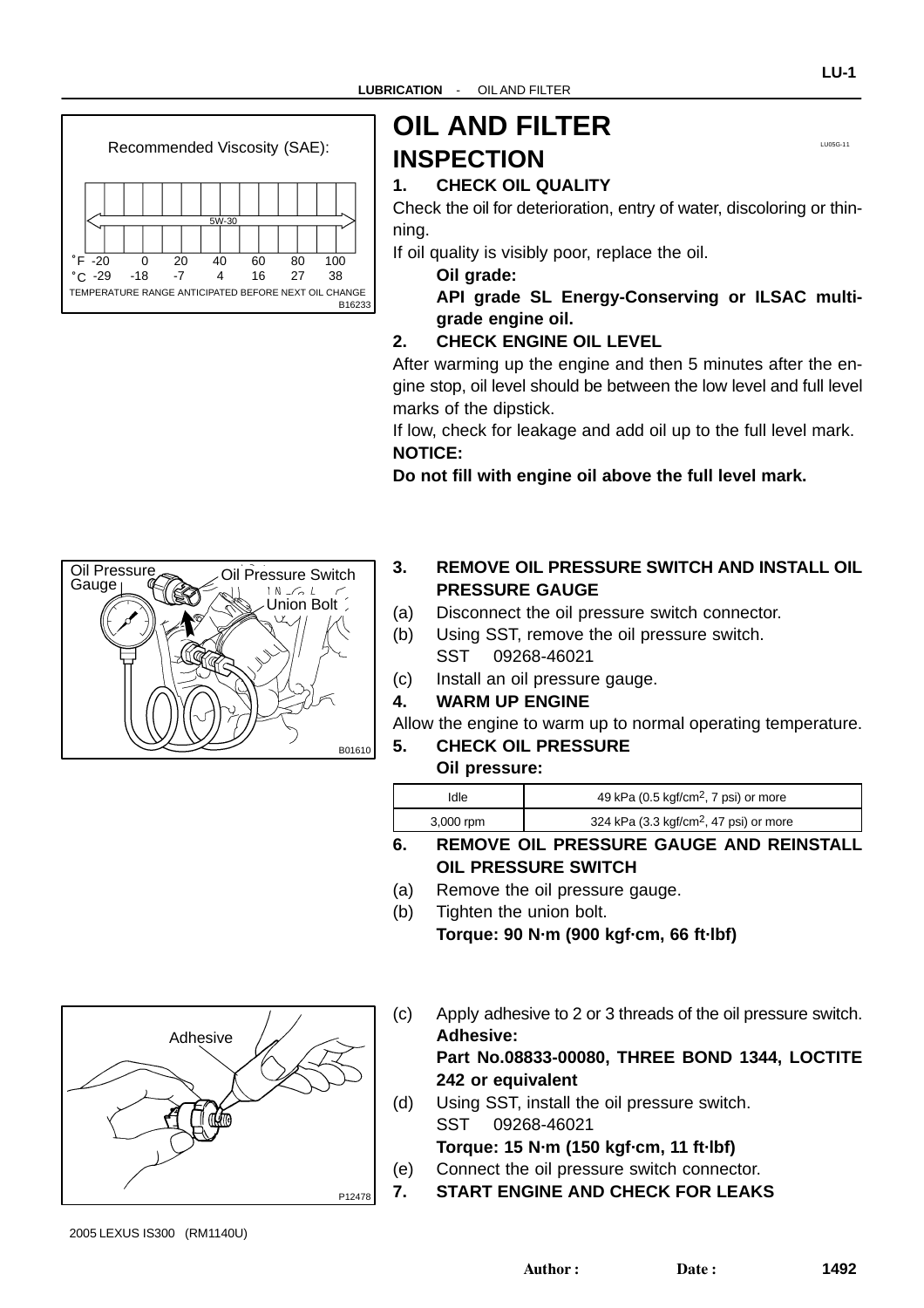## **CAUTION:**

 **Prolonged and repeated contact with mineral oil will result in the removal of natural fats from the skin, leading to dryness, irritation and dermatitis. In addition, used engine oil contains potentially harmful contaminants which may cause skin cancer.**

LU05H-11

- **Exercise caution in order to minimize the length and frequency of contact of your skin to used oil. Wear protective clothing and gloves. Wash your skin thoroughly with soap and water, or use water-less hand cleaner, to remove any used engine oil. Do not use gasoline, thinners, or solvents.**
- **In order to preserve the environment, used oil and used oil filters must be disposed of only at designated disposal sites.**
- **1. DRAIN ENGINE OIL**
- (a) Remove the oil filler cap.
- (b) Remove the oil drain plug, and drain the oil into a container.

#### **2. REPLACE OIL FILTER**

(a) Remove the 3 screws, and bend the engine under cover.



ౚ

- (b) Using SST, remove the oil filter. SST 09228-07501
- (c) Clean the oil filter contact surface on the oil filter mounting.
- (d) Lubricate the filter rubber gasket with clean engine oil.
- Y B02226 **Addition** 3/4 Turn **SST**

B01628

- (e) Tighten the oil filter by hand until the rubber gasket contacts the seat of the filter mounting.
- (f) Using SST, tighten it an additional 3/4 turn to seat the filter.

SST 09228-07501

- (g) Reinstall the engine under cover with the 3 screws.
- **3. FILL WITH ENGINE OIL**
- (a) Clean and install the oil drain plug with a new gasket. **Torque: 38 N·m (380 kgf·cm, 28 ft·lbf)**

2005 LEXUS IS300 (RM1140U)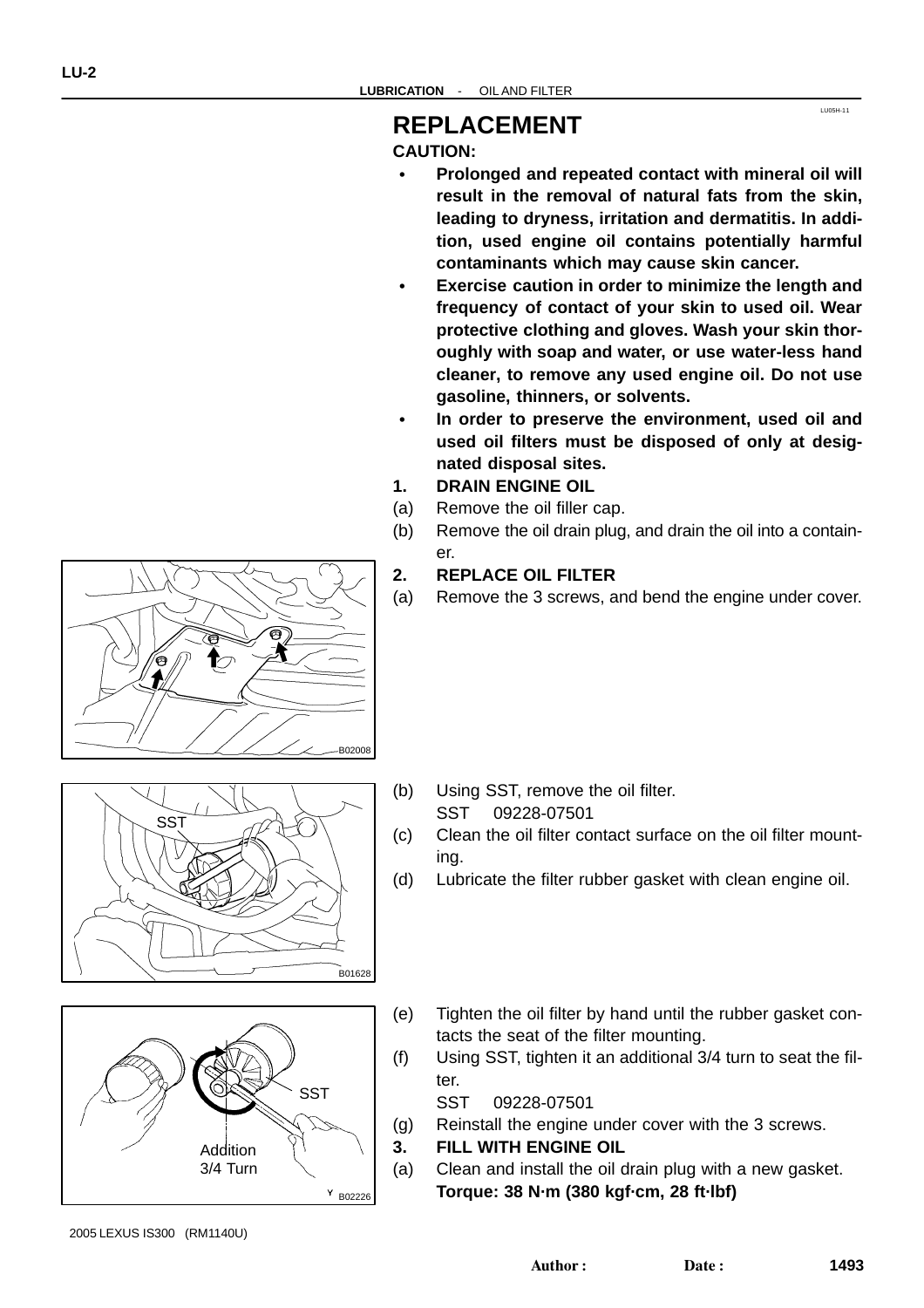(b) Fill with fresh engine oil. **Capacity:**

| Drain and refill | w/ Oil filter change         | 5.4 liters (5.7 US gts, 4.8 lmp. gts) |
|------------------|------------------------------|---------------------------------------|
|                  | w/o Oil filter change        | 5.1 liters (5.4 US gts, 4.5 lmp. gts) |
| Dry fill         |                              | 6.5 liters (6.9 US qts, 5.7 lmp. qts) |
| ۱ بر ا           | Doinatell the oil filler con |                                       |

(c) Reinstall the oil filler cap.

- **4. START ENGINE AND CHECK FOR OIL LEAKS**
- **5. RECHECK ENGINE OIL LEVEL**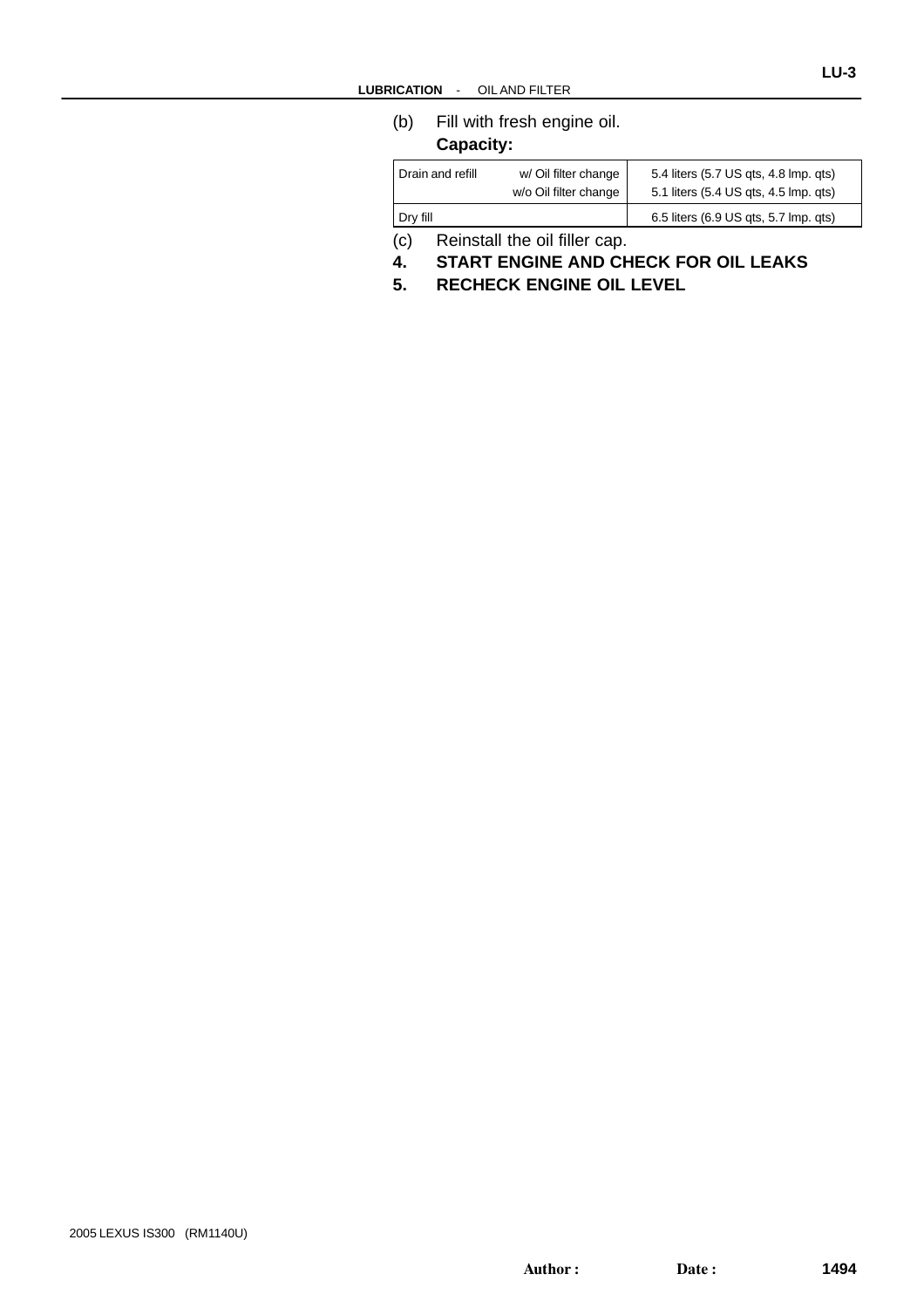# **OIL PUMP COMPONENTS**



LU05I-09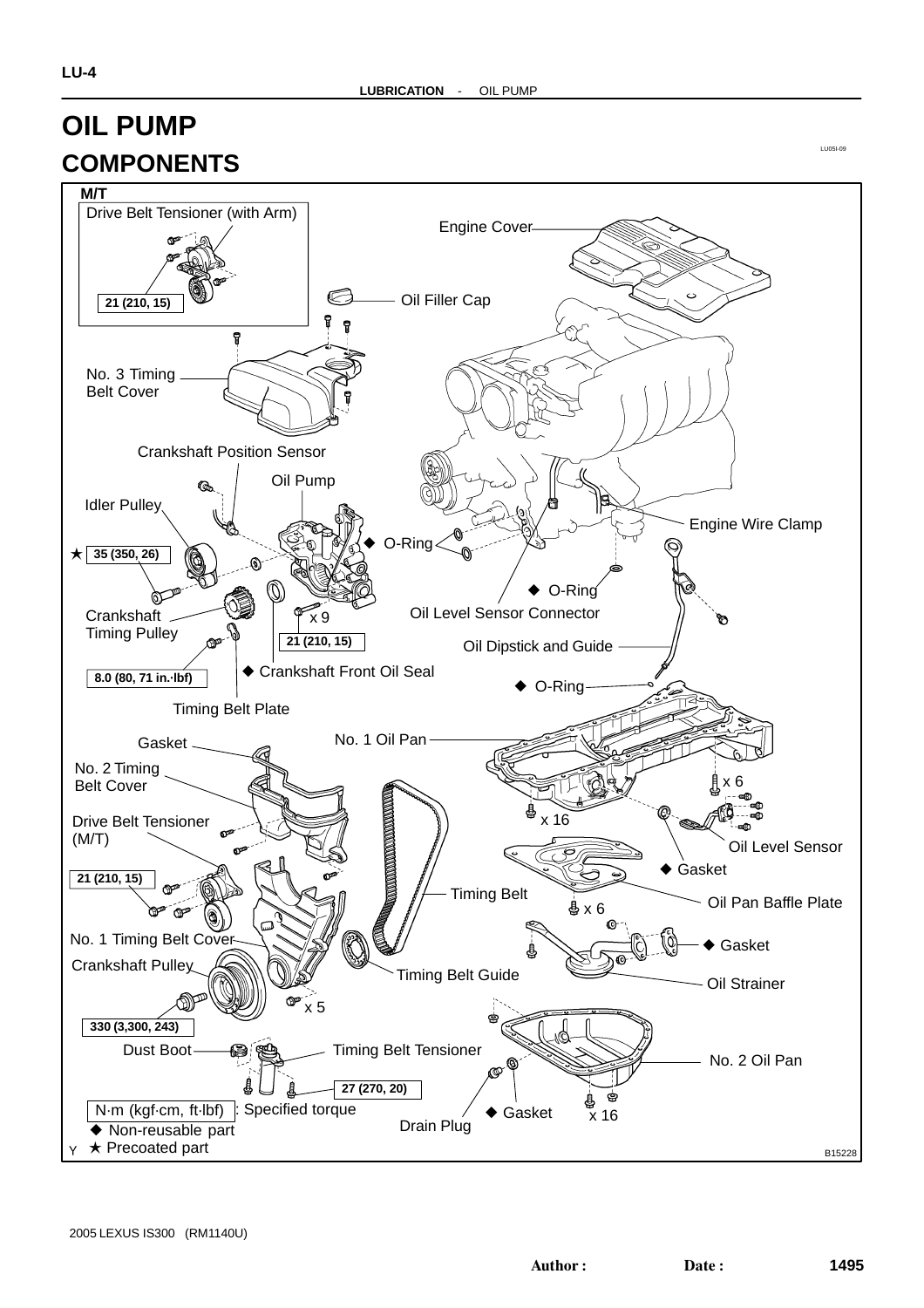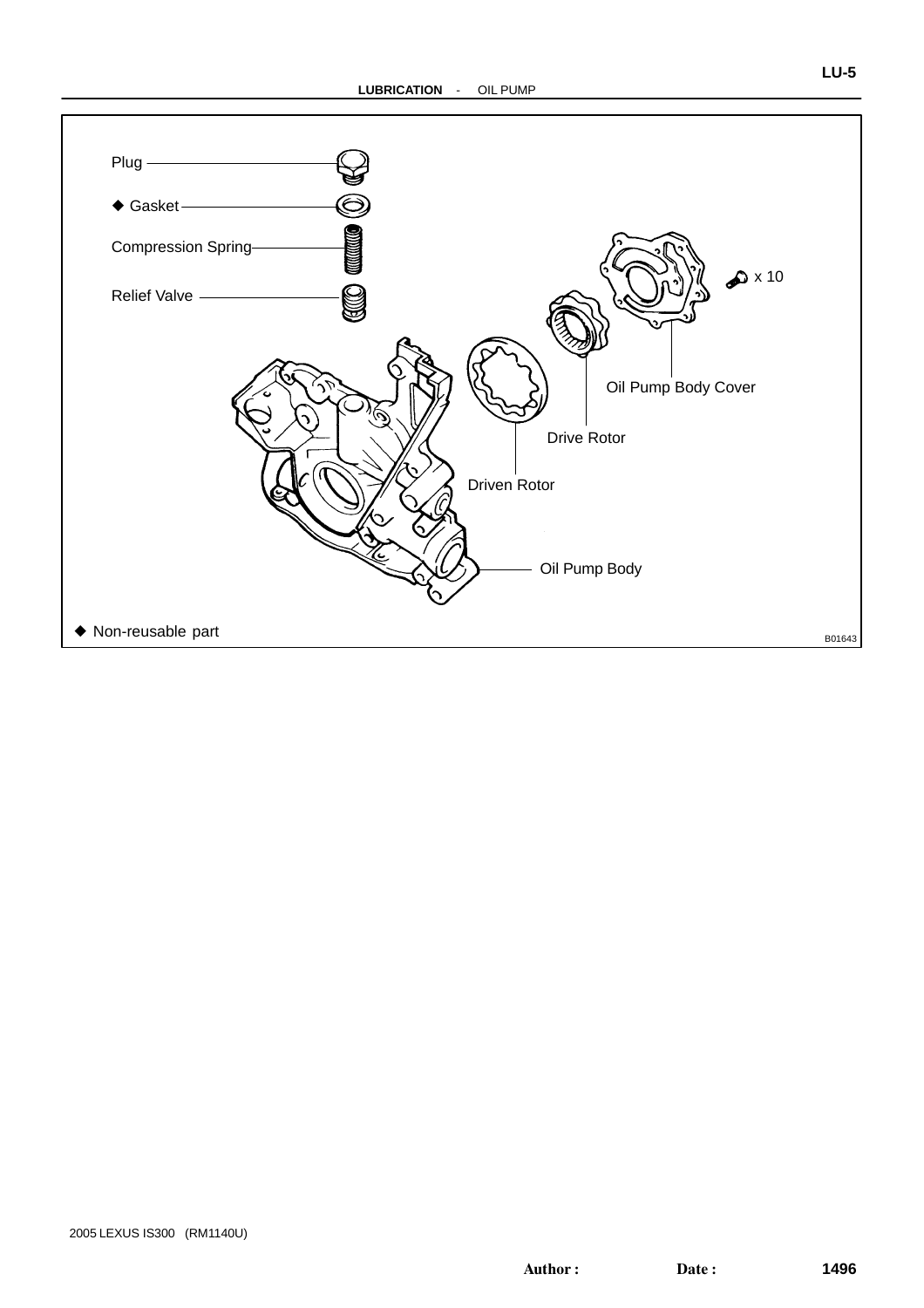### **REMOVAL**

#### HINT:

When repairing the oil pump, the oil pan and strainer should be removed and cleaned.

LU05J-07

- **1. REMOVE ENGINE WITH TRANSMISSION (See page [EM-65](#page-0-0) )**
- **2. SEPARATE ENGINE AND TRANSMISSION (See page [EM-65](#page-0-0) )**
- **3. INSTALL ENGINE TO ENGINE STAND FOR REMOVAL**
- **4. REMOVE CRANKSHAFT POSITION SENSOR**
- **5. REMOVE TIMING BELT, IDLER PULLEY AND CRANK-SHAFT TIMING PULLEY (See page [EM-17](#page-0-0) )**



#### **6. REMOVE OIL DIPSTICK AND GUIDE**

- (a) Disconnect the engine wire clamp from the dipstick guide.
- (b) Remove the bolt.
- (c) Pull out the dipstick guide together with the dipstick.
- (d) Remove the O-ring from the dipstick guide.



- (a) Disconnect the level sensor connector.
- (b) Remove the 4 bolts and level sensor.
- (c) Remove the gasket from the level sensor. **NOTICE:**

**Be careful not to drop the oil level sensor when removing it.**

# ss<del>t</del> SST Z02375 R3053 R3054

**8. REMOVE NO. 2 OIL PAN**

- (a) Remove the 16 bolts and 2 nuts.
- (b) Insert the blade of SST between the No. 1 and No. 2 oil pan, break the seal of the applied sealer and remove the No. 2 oil pan.

```
SST 09032-00100
```
#### **NOTICE:**

P10747

**Be careful not to damage the No. 2 oil pan contact surface of the No.1 oil pan. Be careful not to damage the oil pan flange.**

2005 LEXUS IS300 (RM1140U)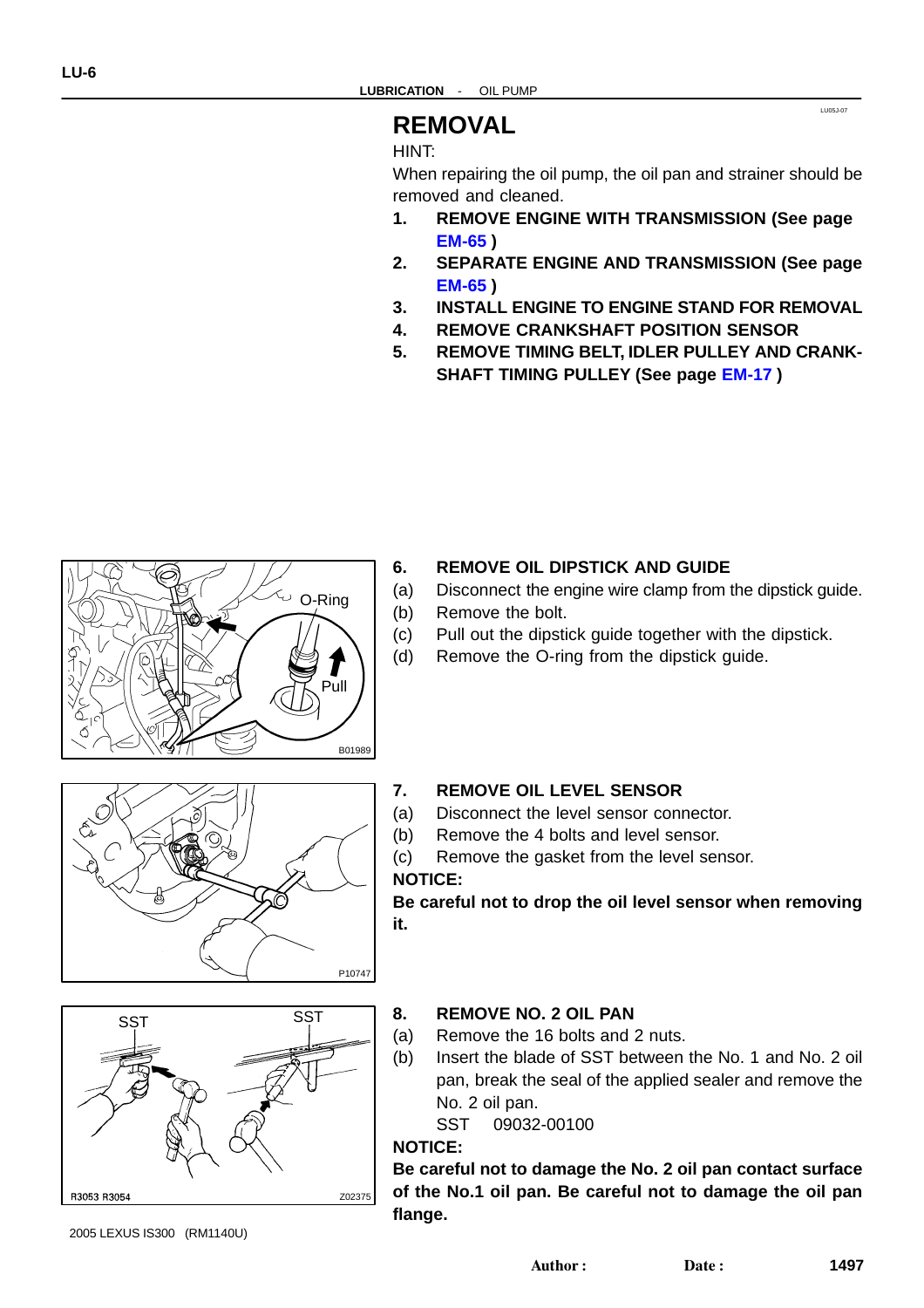

#### **9. REMOVE OIL STRAINER**

Remove the bolt, 2 nuts, oil strainer and gasket. **10. REMOVE OIL PAN BAFFLE PLATE**

Remove the 6 bolts and baffle plate.





#### **11. REMOVE NO. 1 OIL PAN**

- (a) Remove the 22 bolts.
- (b) Remove the No. 1 oil pan by prying the portions between the cylinder block and No. 1 oil pan with a screwdriver. **NOTICE:**

#### **Be careful not to damage the contact surfaces of the cylinder block and No. 1 oil pan.**

(c) Remove the O-ring from the cylinder block.

#### **12. REMOVE OIL PUMP**

- (a) Remove the 9 bolts.
- (b) Using a hammer and a brass bar, remove the oil pump by carefully tapping the oil pump body.
- (c) Remove the 2 O-rings from the cylinder block.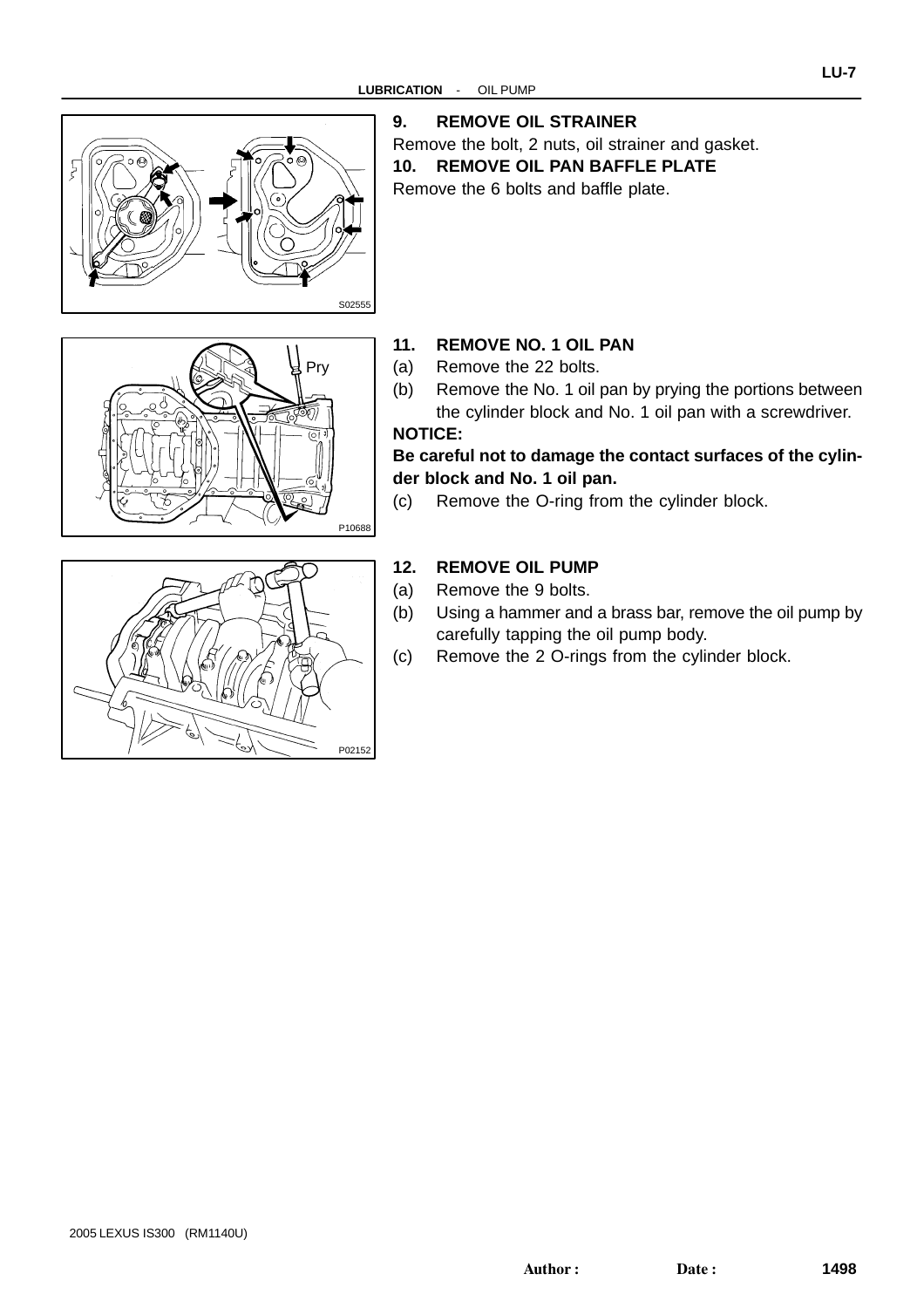

# **DISASSEMBLY**

#### **1. REMOVE RELIEF VALVE**

- (a) Carefully mount the pump body in a soft jaw vise.
- (b) Remove the plug, gasket, compression spring and relief valve.

LU05K-08

**NOTICE:**

**Be careful not to damage the pump body.**

# P02443

#### **2. REMOVE DRIVE AND DRIVEN ROTORS**

Remove the 10 screws, pump body cover, the drive and driven rotors.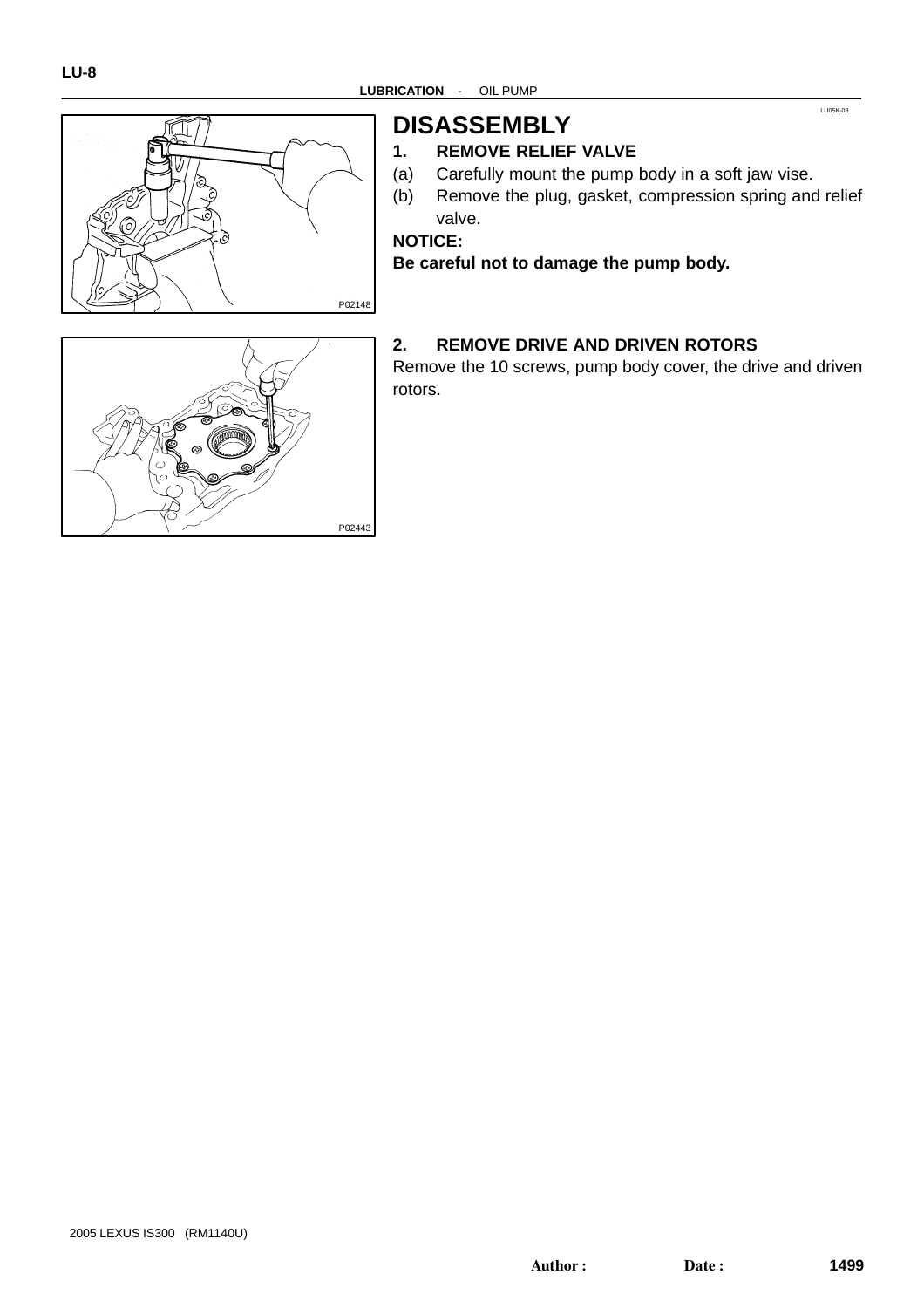



# **INSPECTION**

#### **1. INSPECT RELIEF VALVE**

Coat the valve with engine oil and check that it falls smoothly into the valve hole under its own weight.

If it doesn't, replace the relief valve. If necessary, replace the oil pump assembly.

#### **2. INSPECT ROTORS**

- (a) Place the rotors into the oil pump body (See page  $LU-11$ ).
- (b) Inspect the rotors for the tip clearance. Using a feeler gauge, measure the clearance between the drive and driven rotors.

#### **Standard tip clearance: 0.060 - 0.240 mm (0.0024 - 0.0094 in.)**

**Maximum tip clearance: 0.30 mm (0.0118 in.)** If the tip clearance is greater than maximum, replace the rotors

(c) Inspect the rotor for the body clearance. Using a feeler gauge, measure the clearance between the driven rotor and pump body. **Standard body clearance: 0.100 - 0.175 mm (0.0039 - 0.0069 in.) Maximum body clearance: 0.20 mm (0.0079 in.)**

If the body clearance is greater than maximum, replace the rotors as a set. If necessary, replace the oil pump assembly.

P02156

P02157

(d) Inspect the rotors for the side clearance.

Using a feeler gauge and precision straight edge, measure the clearance between the rotors and precision straight edge.

**Standard side clearance:**

**0.030 - 0.090 mm (0.0012 - 0.0035 in.)**

**Maximum side clearance: 0.12 mm (0.0047 in.)**

If the side clearance is greater than maximum, replace the rotors as a set. If necessary, replace the oil pump assembly.

(e) Remove the rotors.

LU05L-09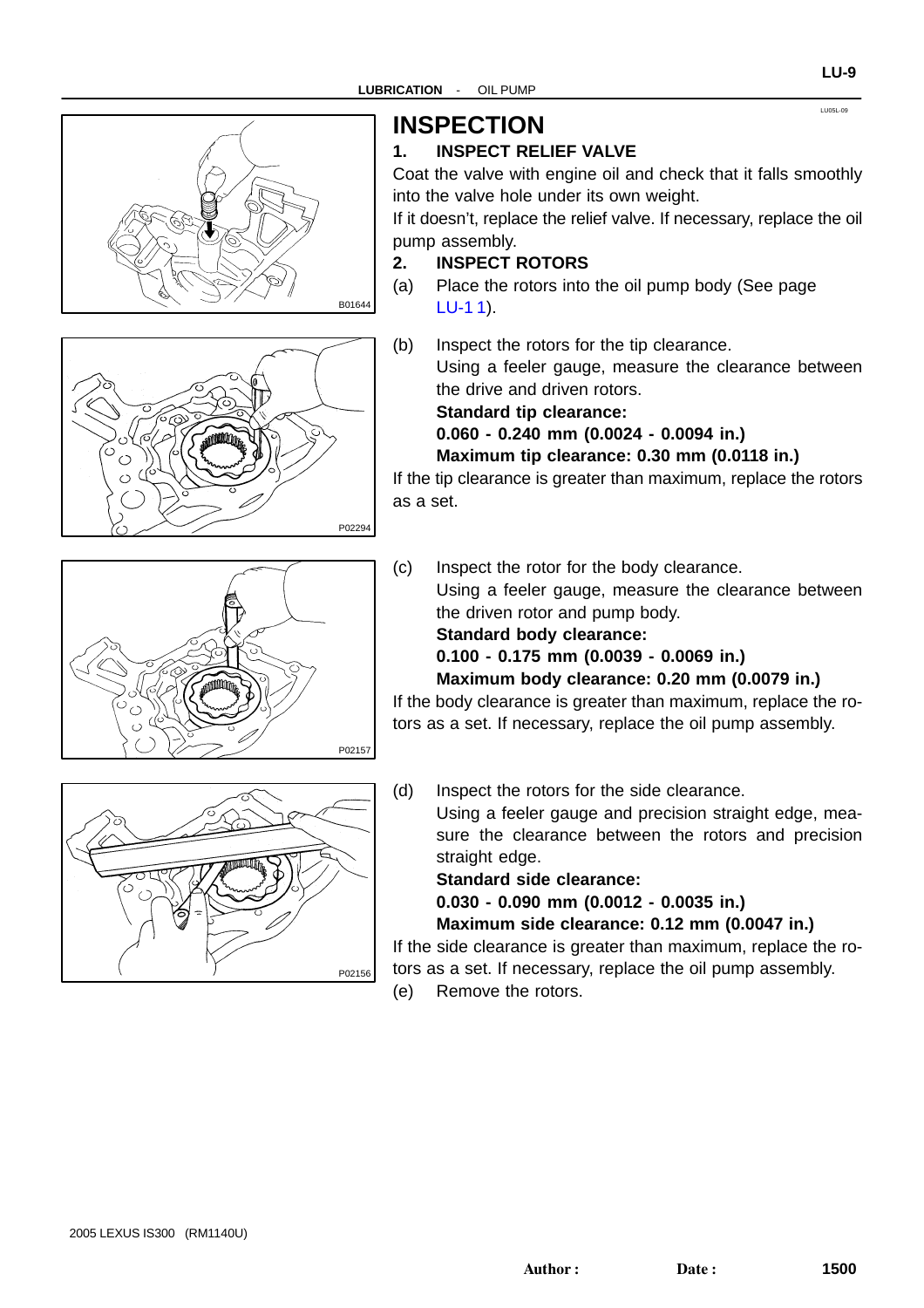# **REPLACEMENT**

**REPLACE FRONT CRANKSHAFT OIL SEAL (See page [EM-92](#page-0-0) )**

LU05M-04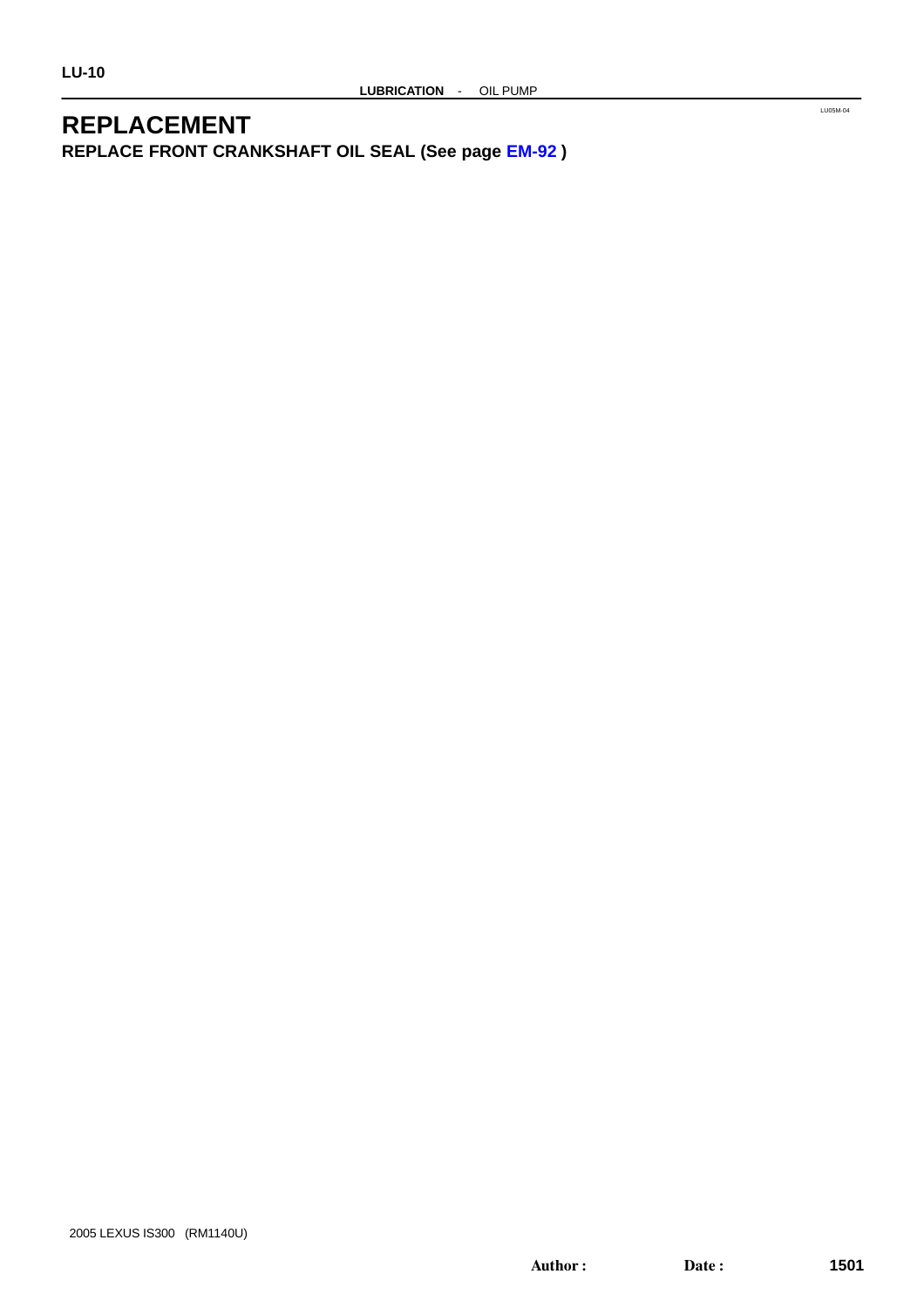

# **REASSEMBLY**

#### **1. INSTALL DRIVE AND DRIVEN ROTORS**

- (a) Place the drive and driven rotors into oil pump body with the mark facing upward.
- P02443
- (b) Install the pump body cover with the 10 screws. **Torque: 10 N·m (105 kgf·cm, 8 ft·lbf)**



#### **2. INSTALL RELIEF VALVE**

(a) Carefully mount the pump body in a soft jaw vise. **NOTICE:**

#### **Be careful not to damage the pump body.**

- (b) Insert the relief valve and compression spring into the oil pump body hole.
- (c) Install the plug with a new gasket. **Torque: 49 N·m (500 kgf·cm, 36 ft·lbf)**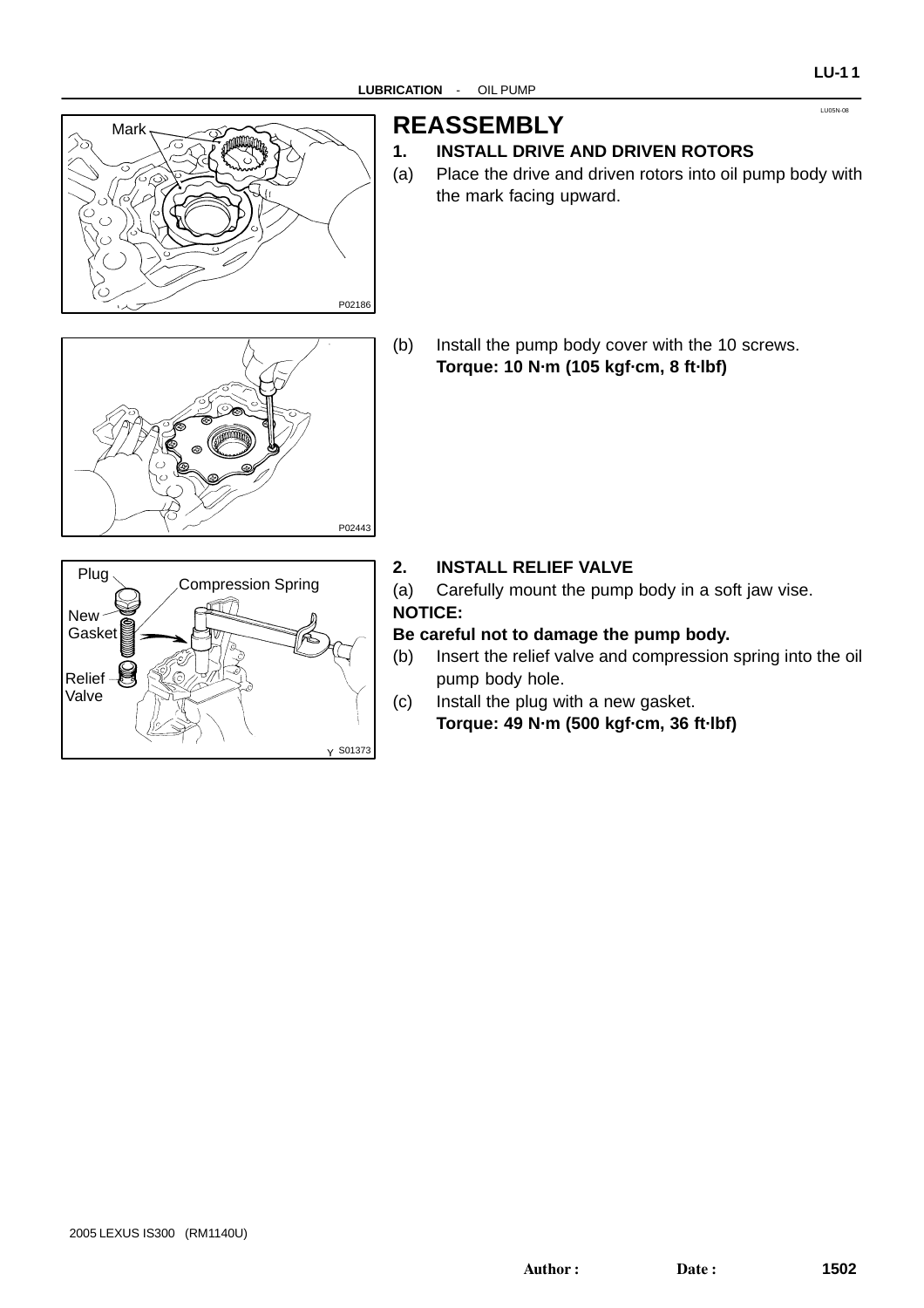

# **INSTALLATION**

#### **1. INSTALL OIL PUMP**

- (a) Place 2 new O-rings in position on the cylinder block.
- (b) Remove any old packing (FIPG) material and be careful not to drop any oil on the contact surfaces of the oil pump and cylinder block.
	- Using a razor blade gasket scraper, remove all the old packing (FIPG) material from the gasket surfaces and sealing groove.

LU05O-08

- Thoroughly clean all components to remove all the debris.
- Using a non-residue solvent, clean both sealing surfaces.

#### **NOTICE:**

#### **Do not use a solvent which will affect the painted surfaces.**





(c) Apply seal packing to the oil pump as shown in the illustration.

# **Seal packing: Part No.08826-00080 or equivalent**

 Install a nozzle that has been cut to a 2 - 3 mm (0.08 - 0.12 in.) opening.

#### HINT:

Avoid applying an excessive amount to the surface. Be particularly careful near oil passages.

- Parts must be assembled within 5 minutes of application. Otherwise the material must be removed and reapplied.
- Immediately remove nozzle from the tube and reinstall cap.

2005 LEXUS IS300 (RM1140U)

<sup>(</sup>d) Install the oil pump with the 9 bolts. **Torque: 21 N·m (210 kgf·cm, 15 ft·lbf)**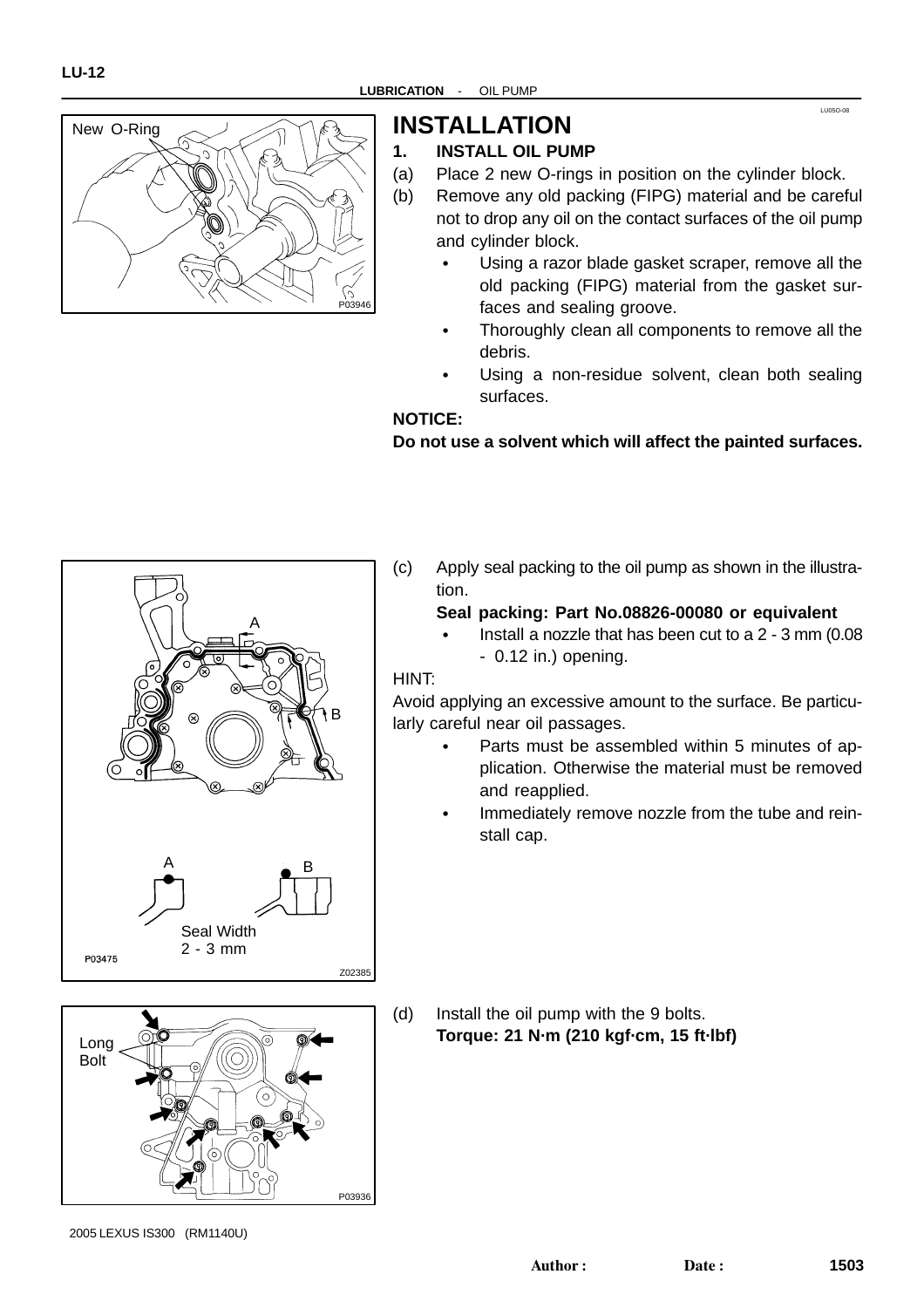

#### **2. INSTALL NO. 1 OIL PAN**

- (a) Place a new O-ring in the position on the cylinder block. (b) Remove any old packing (FIPG) material and be careful not to drop any oil on the contact surfaces of the No. 1 oil pan and cylinder block.
	- Using a razor blade and gasket scraper, remove all the old packing (FIPG) material from the gasket surfaces and sealing groove.
	- Thoroughly clean all components to remove all the debris.
	- Using a non-residue solvent, clean both sealing surfaces.

#### **NOTICE:**

**Do not use a solvent which will affect the painted surfaces.**



(c) Apply seal packing to the No. 1 oil pan as shown in the illustration.

# **Seal packing: Part No.08826-00080 or equivalent**

 Install a nozzle that has been cut to a 4 - 5 mm (0.16 - 0.20 in.) opening.

#### HINT:

Avoid applying an excessive amount to the surface.

- Parts must be assembled within 5 minutes of application. Otherwise the material must be removed and reapplied.
- Immediately remove nozzle from the tube and reinstall cap.
- (d) Install the No.1 oil pan with the 22 bolts. **Torque:**

**21 N·m (210 kgf·cm, 15 ft·lbf) for 12 mm head 40 N·m (400 kgf·cm, 30 ft·lbf) for 14 mm head**

- **3. INSTALL OIL PAN BAFFLE PLATE Torque: 9.0 N·m (90 kgf·cm, 80 in.·lbf)**
- **4. INSTALL OIL STRAINER**

Install a new gasket and the oil strainer with the bolt and 2 nuts. **Torque: 9.0 N·m (90 kgf·cm, 80 in.·lbf)**

- **5. INSTALL NO. 2 OIL PAN**
- (a) Remove any old packing (FIPG) material and be careful not to drop any oil on the contact surfaces of the No. 1 and No. 2 oil pans.
	- Using a razor blade and gasket scraper, remove all the old packing (FIPG) material from the gasket surfaces and sealing groove.
	- Thoroughly clean all components to remove all the debris.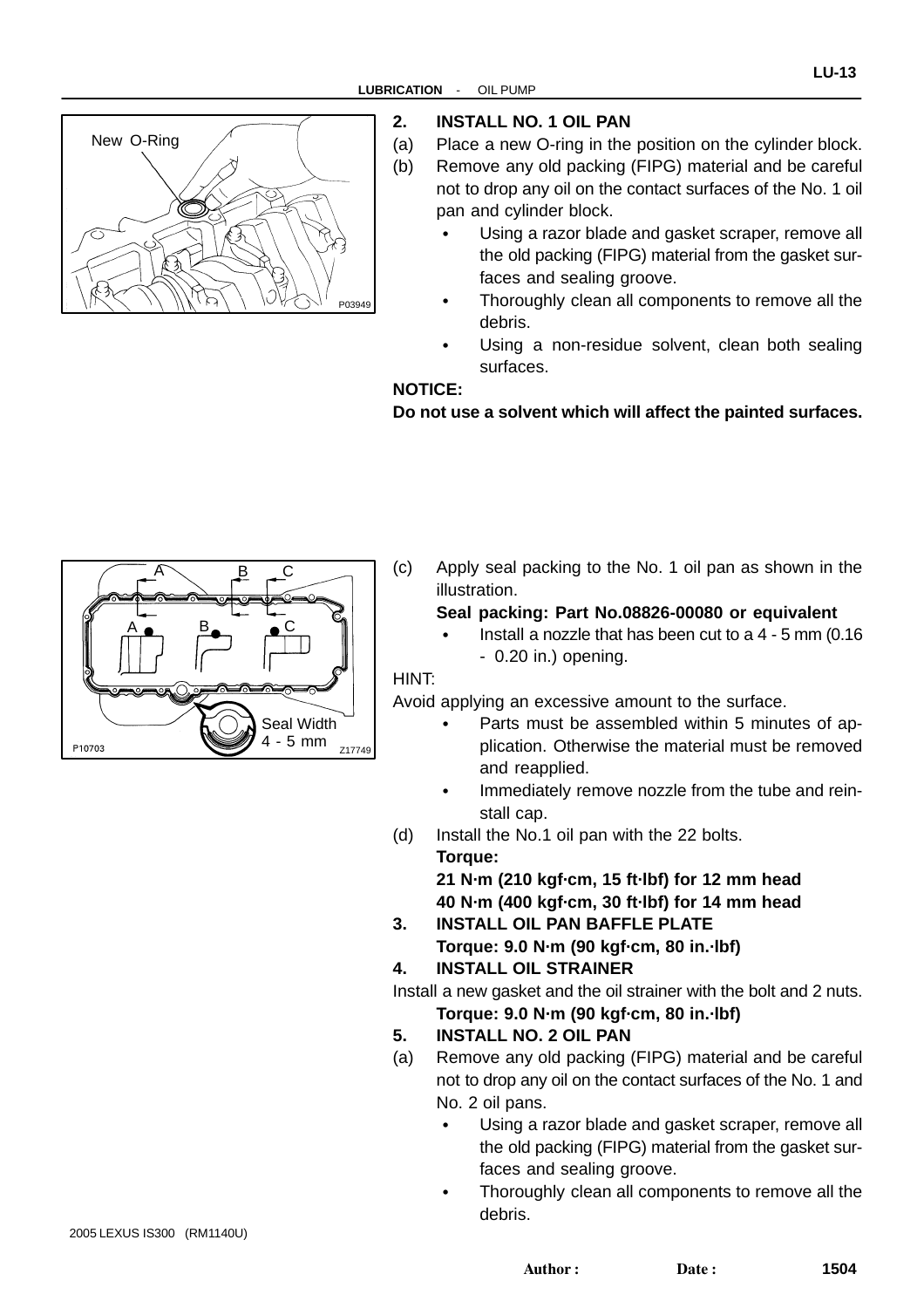Using a non-residue solvent, clean both sealing surfaces.

#### **NOTICE:**

**Do not use a solvent which will affect the painted surfaces.**

- A19271 A  $A \uparrow \uparrow$   $B$  $\mathsf{B}$   $\overline{\mathsf{B}}$   $\overline{\mathsf{B}}$   $\overline{\mathsf{B}}$   $\overline{\mathsf{B}}$   $\overline{\mathsf{B}}$   $\overline{\mathsf{B}}$   $\overline{\mathsf{B}}$   $\overline{\mathsf{B}}$   $\overline{\mathsf{B}}$   $\overline{\mathsf{B}}$   $\overline{\mathsf{B}}$   $\overline{\mathsf{B}}$   $\overline{\mathsf{B}}$   $\overline{\mathsf{B}}$   $\overline{\mathsf{B}}$   $\overline{\mathsf{B}}$   $\overline{\mathsf{B}}$   $\overline{\mathsf{$ 4 - 5 mm
- (b) Apply seal packing to the No. 2 oil pan as shown in the illustration.

**Seal packing: Part No.08826-00080 or equivalent** Install a nozzle that has been cut to a 4 - 5 mm (0.16 - 0.20 in.) opening.

HINT:

Avoid applying an excessive amount to the surface.

- Parts must be assembled within 5 minutes of application. Otherwise the material must be removed and reapplied.
- Immediately remove nozzle from the tube and reinstall cap.
- (c) Install the No. 2 oil pan with the 16 bolts and 2 nuts. **Torque: 9.0 N·m (90 kgf·cm, 80 in.·lbf)**





#### **6. INSTALL OIL LEVEL SENSOR**

- (a) Install a new gasket to the level sensor.
- (b) Install the level sensor with the 4 bolts.

**Torque: 5.4 N·m (55 kgf·cm, 48 in.·lbf)**

(c) Connect the level sensor connector.

#### **7. INSTALL OIL DIPSTICK GUIDE AND DIPSTICK**

- (a) Install a new O-ring on the dipstick guide.
- (b) Apply soapy water on the O-ring.
- (c) Push in the dipstick guide into the guide hole of the No. 1 oil pan.
- (d) Install the dipstick guide with the bolt.
- (e) Install the dipstick.
- (f) Connect the engine wire clamp to the dipstick guide.
- **8. INSTALL CRANKSHAFT TIMING PULLEY, IDLER PULLEY AND TIMING BELT (See page [EM-24](#page-0-0) )**